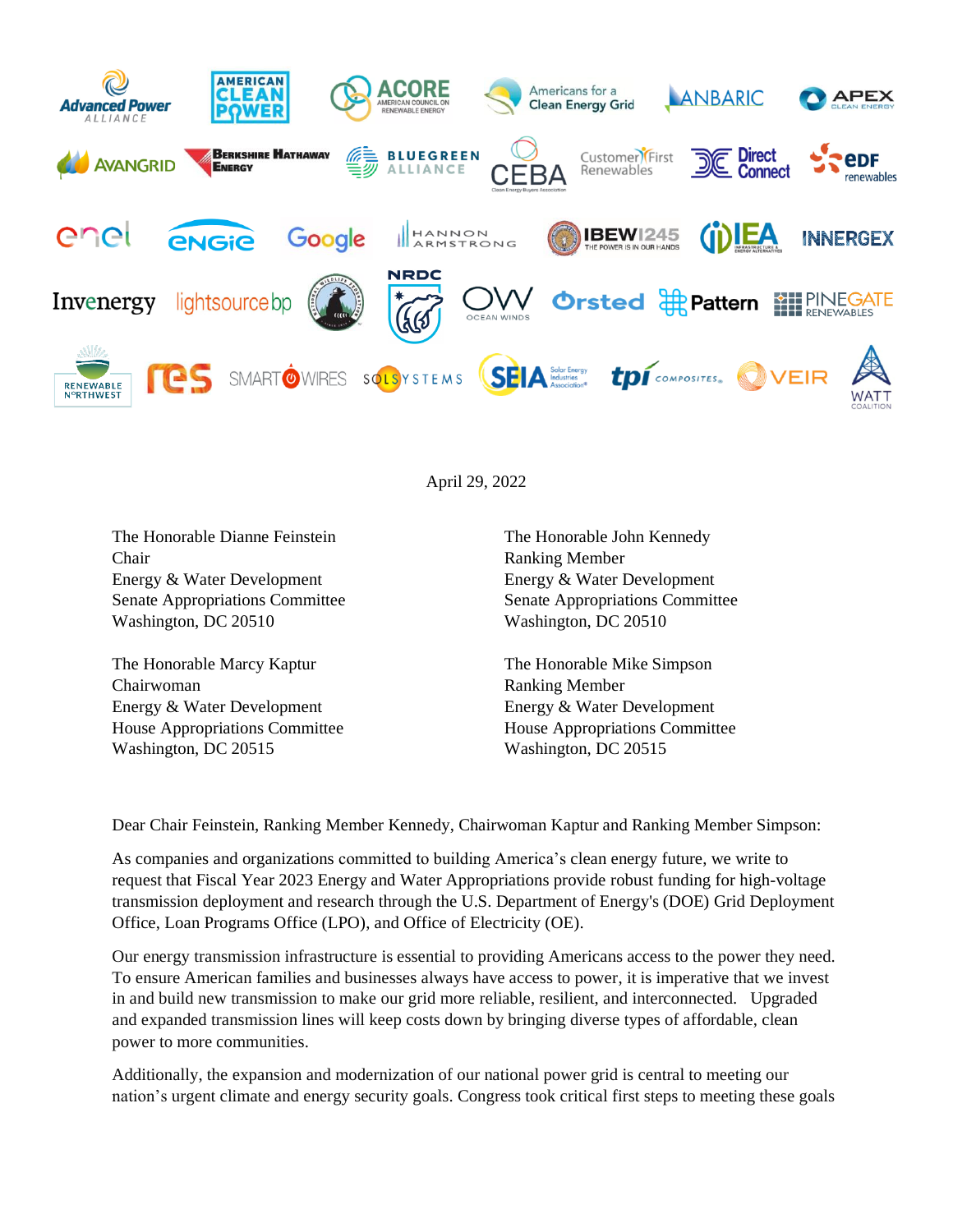in the Infrastructure Investment and Jobs Act (IIJA) by investing \$2.5 billion in direct spending for new transmission and expanding programs aimed at enhancing our grid resilience. However, more will be necessary going forward. Some estimates suggest that fully decarbonizing our electric grid will require high-voltage transmission capacity to expand by 60 percent by 2030, and to triple by 2050.<sup>1</sup>

Given that funding will drive substantial clean energy deployment, unleash billions in private investment, create thousands of new jobs, deliver low-cost energy to benefit customers, and substantially reduce emissions, we encourage the Subcommittee to consider the following:

- **Additional Funding for the Transmission Facilitation Program:** IIJA funded Transmission Facilitation Fund at \$2.5 billion (for FY22-26), under which DOE would act as an anchor tenant on large, high-voltage transmission projects by reserving capacity on a line until generation appears. We are requesting \$500,000,000 for FY23 funding for this program, as authorized by IIJA. It should also be noted that in light of the high costs of transmission development, significantly more funding will be required to achieve the program's intended purpose: solve the chicken-and-egg problem of who invests first—the transmission developer before it knows whether renewable energy expected to use the line will actually materialize or the renewable energy developer who needs that transmission to deliver its clean energy to market. Additional future funding should be provided for the program to ensure stable funding for proposed transmission projects, improve grid resilience and reliability, facilitate interregional transfer of electricity, lower greenhouse gas emissions, and advance innovative technologies. This funding would also enable the program to fund multiple long-haul lines simultaneously and increase the impact as revolving funds are returned to DOE and applied to subsequent projects. These type lines enable the least-cost clean energy resources flow to load, and essentially pay for themselves in consumers savings.
- **Additional Funding for Deployment of Technologies to Enhance Grid Flexibility:** The IIJA expanded the Smart Grid Investment Matching Grant Program to enhance electric systems resilience. Additional federal funding of at least \$3 billion (for FY22-26), \$600,000,000 in FY23, is needed to increase grid flexibility nationwide and improve resiliency to extreme weather, disasters and cyber-attacks. This funding should be directed to grants that enable the purchase and installation of advanced transmission technologies that will increase the interregional transfer capacity of the grid and improve responsiveness to changing system conditions. Until new transmission lines can be built, expanding existing transmission through such measures holds the promise of almost doubling the carrying capacity of certain long-haul lines, resulting in a greater ability to integrate clean energy, mitigate the risk of extreme weather events and lower congestion costs that make a large part of consumer bills.
- **Grants for Enhancing Grid Resilience:** The IIJA authorizes \$5 billion (for FY22-26) in grants to support grid resilience to reduce the likelihood and consequences of the impacts to the electric transmission from outages from extreme weather, wildfires, and other natural disasters. We are requesting \$1 billion for FY23 funding for this program, as authorized by IIJA. These funds should be directed to transmission owners and developers to cover expenditures related to the purchase and installation of technologies that increase the operational transfer capacity of the grid at market seams to integrate clean energy, thereby promoting resilience by creating multiple pathways for the flow of electricity. Additionally, these funds should be prioritized on

<sup>1</sup> Available at [https://environmenthalfcentury.princeton.edu/.](https://environmenthalfcentury.princeton.edu/)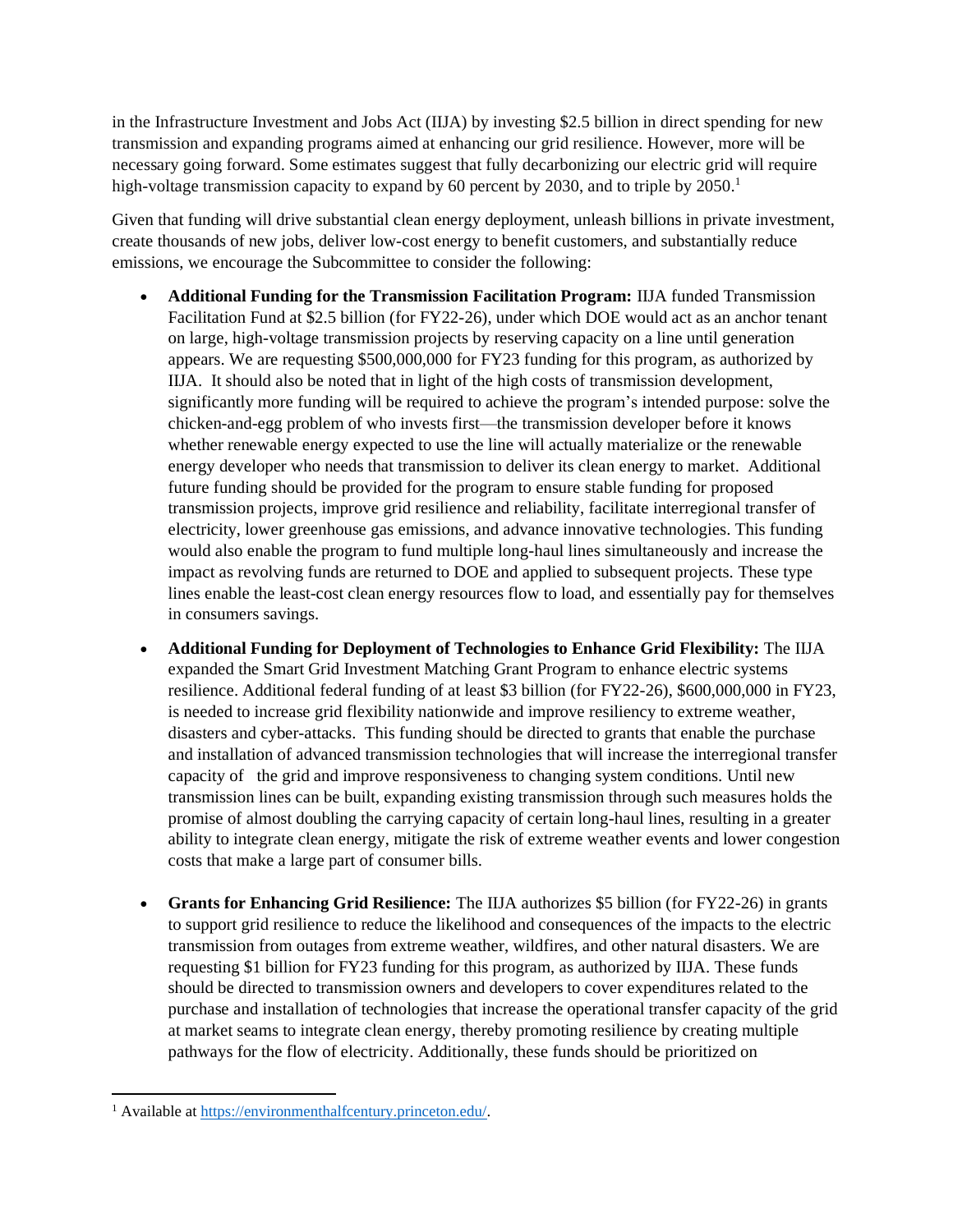investments that have the potential to unlock GWs of incremental clean energy and provide reliability and resiliency benefits across a wide footprint.

- **Funding for Title XVII—Loan Guarantees**: Decarbonization of the electric sector will require significant new investments in new and improved transmission technologies and scaling up loan guarantees will support such deployment. We request support to increase the President's FY23 budget request for loan guarantee authority by at least \$3 billion, plus the necessary funding to cover any additional credit subsidy costs of extending or guaranteeing this credit, to support the deployment of new and improved advanced grid integration and storage, transmission lines, and offshore wind infrastructure.
- **Moonshot for Converter Stations:** Converter stations are the costliest component of highvoltage direct current (HVDC) lines, which are critical to accessing affordable and reliable clean energy over long distances. With this in mind, we request \$100 million in funding for DOE's HVDC moonshot initiative to support R&D to bring down the costs of HVDC converter stations, thereby increasing the ability to exchange power transmission between HVDC and AC transmission systems (i.e., allowing for more "pick-up" and "drop-off" stations to be deployed on HVDC lines). This would, in turn, enable more local connections to the grid from HVDC lines and expand benefits to communities along these lines, as well as including providing services, such as Black Start capability, that support reliability and security.
- **National Transmission Planning Needs and Long-Term Planning Studies:** As part of the Building a Better Grid Initiative, DOE intends to conduct a Transmission Needs Study to analyze where new or upgraded transmission facilities can relieve expected future constraints and congestion driven by the deployment of clean energy. DOE will also lead a Long-Term Transmission Planning Study (15- to 30-year) to identify regional, interregional, and national transmission strategies to accelerate decarbonization while maintaining system reliability. We are requesting \$60 million in FY23 funding to support these studies, which will be critical for modernizing transmission planning and ensuring it provides greater certainty to drive investment to the highest-need transmission projects and enable development of the projects with the largest long-term benefit for consumers.
- **Transmission Planning Technical Assistance for States:** DOE develops important modeling tools and capabilities that can be leveraged to provide technical analysis to states to support transmission planning that identifies regional and interregional transmission solutions that will best meet national interests by enhancing the electric system within and across regions. For instance, this technical assistance can aid in long-term energy planning that considers new scenarios for reaching grid decarbonization goals cost effectively and under new conditions, thereby aligning planning with federal and state public policy goals. We are requesting \$30 million for this important work in FY23.

These investments in grid infrastructure will be critical moving forward. We thank you for your consideration and hope that you will continue to support the progress that has already been made through investments in transmission in the Fiscal Year 2023 Energy and Water Appropriations Bill.